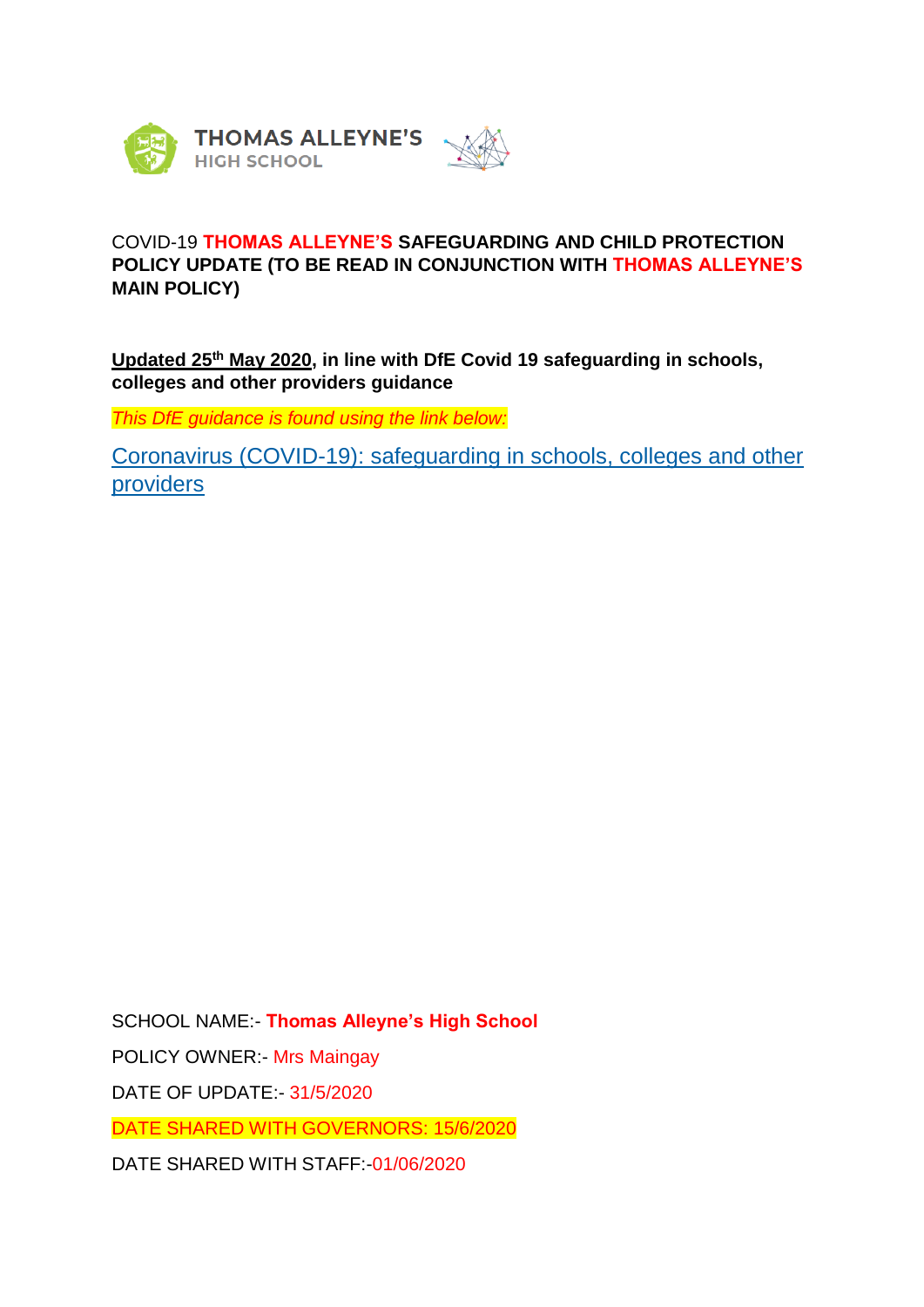# **CONTEXT**

From 20th March 2020 parents were asked to keep their children at home, wherever possible, and for schools to remain open for those children of workers critical to the COVID-19 response - who absolutely need to attend. However, from 15<sup>th</sup> June 2020 Thomas Alleyne's will be able to welcome back more children in identified Year groups.

Schools and all childcare providers were also asked to provide care for a limited number of children - children who are vulnerable, and children whose parents are critical to the COVID-19 response and cannot be safely cared for at home.

**This is an addendum to the Thomas Alleyne's High School's Safeguarding, and Child Protection policy**.

Name of **Thomas Alleyne's High School's** Key contacts

Designated Safeguarding Lead Mrs Maingay

Deputy Designated Safeguarding Lead Mrs Dodd, Mr Godwin, Miss Jones, Mr Brassington, Mr Parker, Mrs Young, Mr Wright, Mrs Collier

Supervision: Mrs Differ

Chair of Governors Mr Prescott

Safeguarding Governor Mrs Jary

#### **Vulnerable children**

Vulnerable children include those who have a social worker and those children and young people up to the age of 25 with education, health and care (EHC) plans.

Those who have a social worker include children who have a Child Protection Plan and those who are looked after by the Local Authority. A child may also be deemed to be vulnerable if they have been assessed as being in need or otherwise meet the definition in section 17 of the Children Act 1989.

**Thomas Alleyne's High School** recognises that previously looked after children are a potentially vulnerable group who may not have a social worker and will consider the support and offer to this cohort of children. In particular families and friend's carers may need additional support. Some previously looked after children may still have significant emotional wellbeing needs linked to their journey into care. Education settings have a key role in supporting the stability of those children with special guardianship orders or in adoptive homes.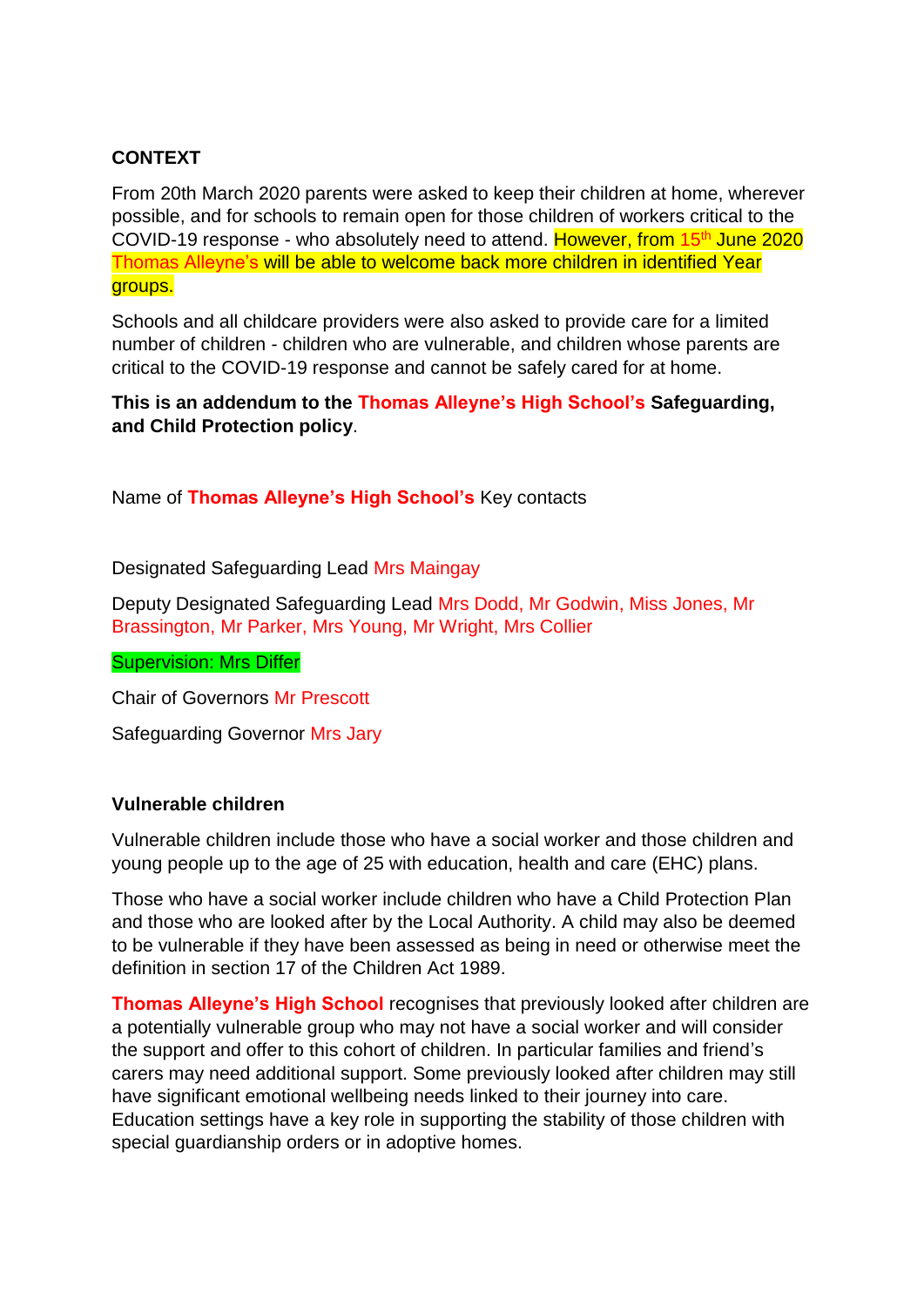Those with an EHC plan will be risk-assessed in consultation with the Local Authority and parents, to decide whether they need to continue to be offered a school or college place in order to meet their needs, or whether they can safely have their needs met at home. This could include, if necessary, carers, therapists or clinicians visiting the home to provide any essential services. Many children and young people with EHC plans can safely remain at home.

Eligibility for free school meals in and of itself should not be the determining factor in assessing vulnerability.

Senior leaders, especially the Designated Safeguarding Lead (and deputy) know who our most vulnerable children are. They have the flexibility to offer a place to those on the edge of receiving children's social care support.

**Thomas Alleyne's High School** will continue to work with and support children's social workers to help protect vulnerable children. This includes working with and supporting children's social workers and the Local Authority virtual school head (VSH) for looked-after and previously looked-after children. We will work with social workers to ensure that Personal Education Plans (PEPs) for Looked After Children are up to date with the current education offer that looked after children are accessing.

There is an expectation that vulnerable children who have a social worker will attend an education setting, so long as they do not have underlying health conditions that put them at risk. In circumstances where a parent does not want to bring their child to an education setting, and their child is considered vulnerable, the social worker and school name will explore the reasons for this directly with the parent.

Where parents are concerned about the risk of the child contracting COVID19, **Thomas Alleyne's High School** or the social worker will talk through these anxieties with the parent/carer following the advice set out by Public Health England.

**Thomas Alleyne's High School** will encourage our vulnerable children and young people to attend a school, including remotely if needed. The DSL will continue to provide support to teachers and pastoral staff to ensure that contact is maintained with children (and families) who are not yet returning to school.

## **Attendance monitoring**

Local Authorities and education settings do not need to complete their usual daytoday attendance processes to follow up on non-attendance. The department has introduced a daily online [attendance](https://www.gov.uk/government/publications/coronavirus-covid-19-attendance-recording-for-educational-settings) form to keep a record of children of critical workers and vulnerable children who are attending school. This allows for a record of attendance for safeguarding purposes and allows schools to provide accurate, up-todate data to the department on the number of children taking up places.

**Thomas Alleyne's High School** and social workers will agree with parents/carers whether children in need should be attending school. **Thomas Alleyne's High School** will then follow up on any pupil that they were expecting to attend, who does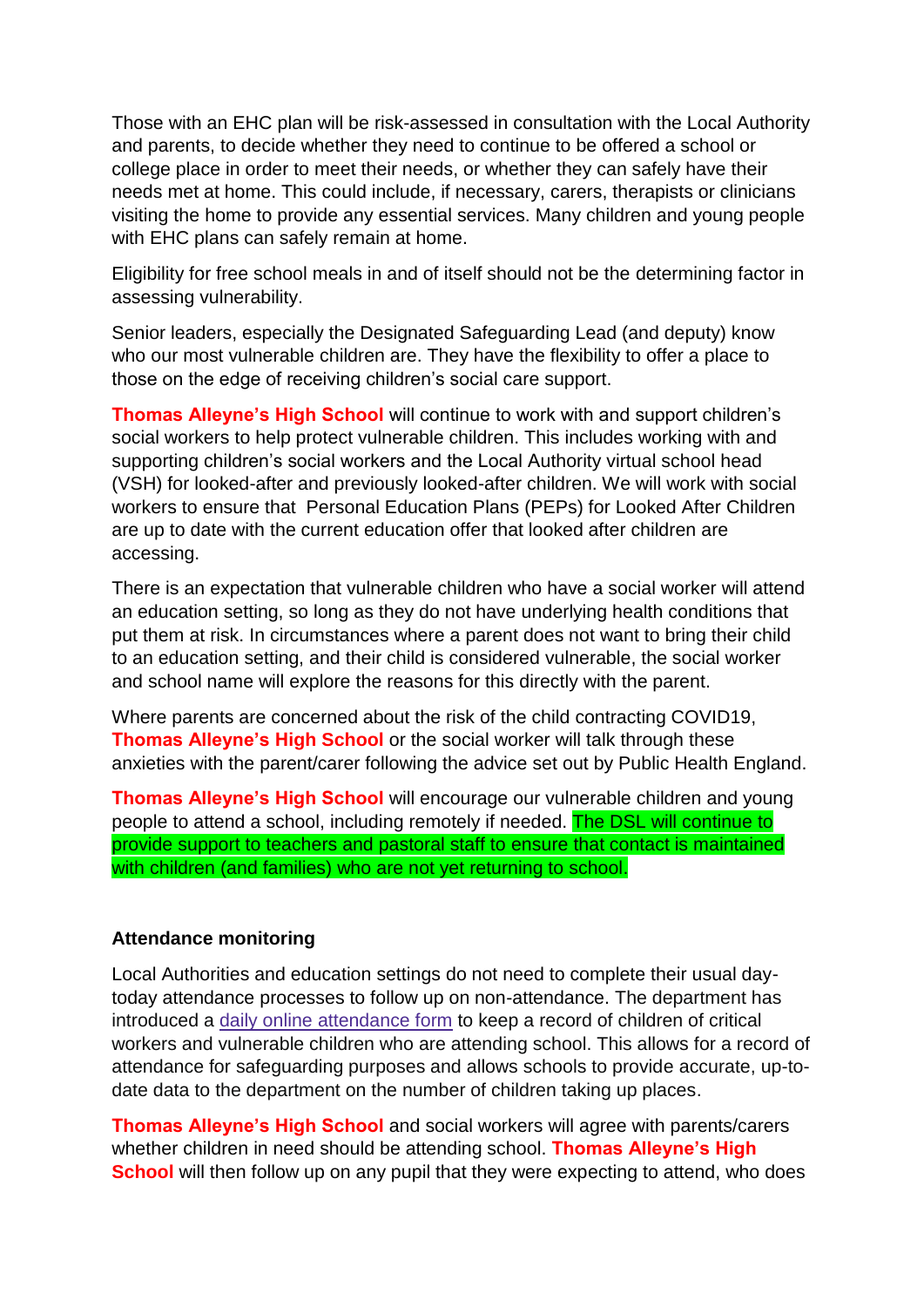not. They will also follow up with any parent or carer who has arranged care for their child(ren) and the child(ren) subsequently do not attend.

To support the above, **Thomas Alleyne's High School** will, when communicating with parents/carers and carers, confirm emergency contact numbers are correct and ask for any additional emergency contact numbers where they are available.

In all circumstances where a vulnerable child does not take up their place at school, or discontinues, **Thomas Alleyne's High School** will notify the relevant social worker.

# **Designated Safeguarding Lead**

In **Thomas Alleyne's High School**, as more children return to school, the optimal scenario is to have a trained DSL (or deputy) available on site. Where this is not the case a trained DSL (or deputy) will be available to be contacted via phone or online video - for example when working from home. At Thomas Alleyne's High School, this is published on the Key Worker school rota collated by the headteacher, Mrs Rudge.

Where a trained DSL (or deputy) is not on site, in addition to the above, a senior leader will assume responsibility for co-ordinating safeguarding on site.

This might include updating and managing access to child protection online systems and liaising with the offsite DSL (or deputy) and as required liaising with children's social workers where they require access to children in need and/or to carry out statutory assessments at the school.

As more children return to school, the DSL will ensure all relevant safeguarding and welfare information held on children remains accurate, and complete. If a child from our school attends another setting, we will do what we can reasonably to provide the receiving institution with relevant welfare and child protection information.

It is important that all staff and volunteers have access to a trained DSL (or deputy). On each day staff on site will be made aware of that person is and how to speak to them. The headteacher or designated headteacher on the rota will brief all staff on site daily.

The DSL and the safeguarding team will continue to engage with social workers, and attend all multi-agency meetings, which can be done remotely.

The safeguarding board will also be held virtually in Fridays during term time.

## **Reporting a concern**

Where staff have a concern about a child, they should continue to follow the process outlined in the **Thomas Alleyne's High School** Safeguarding Policy.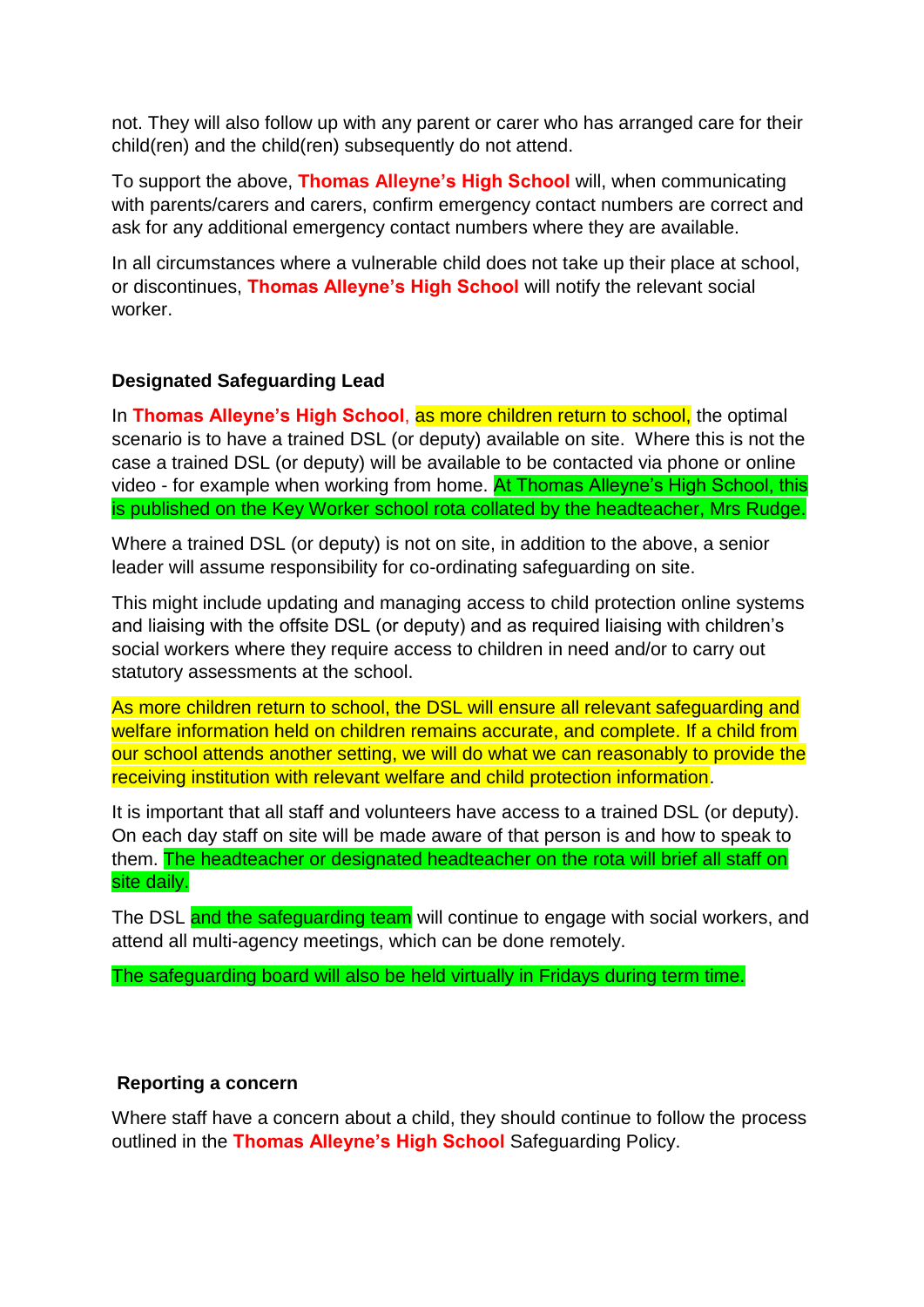Staff are reminded of the need to report any concern immediately and without delay. This may mean by email to the DSl/DDSL to ensure the concern is captured.

Where staff are concerned about an adult working with children in **Thomas Alleyne's High School**, they should report the concern to the Head Teacher. If there is a requirement to make a notification to the Head Teacher whilst away from the site, this should be done verbally and followed up with an email.

Concerns around the Head Teacher should be directed to the Chair of Governors. **Thomas Alleyne's High School** will continue to offer support in the process of managing allegations.

## **Safeguarding Training and induction**

DSL training is very unlikely to take place whilst there remains a threat of the COVID 19 virus.

For the period COVID-19 measures are in place, a DSL (or deputy) who has been trained will continue to be classed as a trained DSL (or deputy) even if they miss their refresher training.

All existing **Thomas Alleyne's High School** staff have had safeguarding training and have read part 1 of Keeping Children Safe in Education (2019). The DSL should communicate with staff any new local arrangements, so they know what to do if they are worried about a child. This will include contact numbers and emails for DSL's/DDSLs' if not on site.

Where new staff are recruited they will continue to be provided with a safeguarding induction which will be online through the teaching school.

If staff are deployed from another education or children's workforce setting **OUTSIDE Thomas Alleyne's High School**, that **Thomas Alleyne's High School** will take into account the DfE supplementary guidance on safeguarding children during the COVID-19 pandemic and will accept portability as long as the original school confirms in writing that:

• the individual has been subject to an enhanced DBS and children's barred list check

- there are no known concerns about the individual's suitability to work with children
- there is no ongoing disciplinary investigation relating to that individual

For movement amongst schools, then **Thomas Alleyne's High School** should seek assurance from the donor school that the member of staff has received appropriate safeguarding training. Upon arrival, they will be given a copy of the receiving setting's Child Protection Policy, confirmation of local processes and confirmation of DSL arrangements.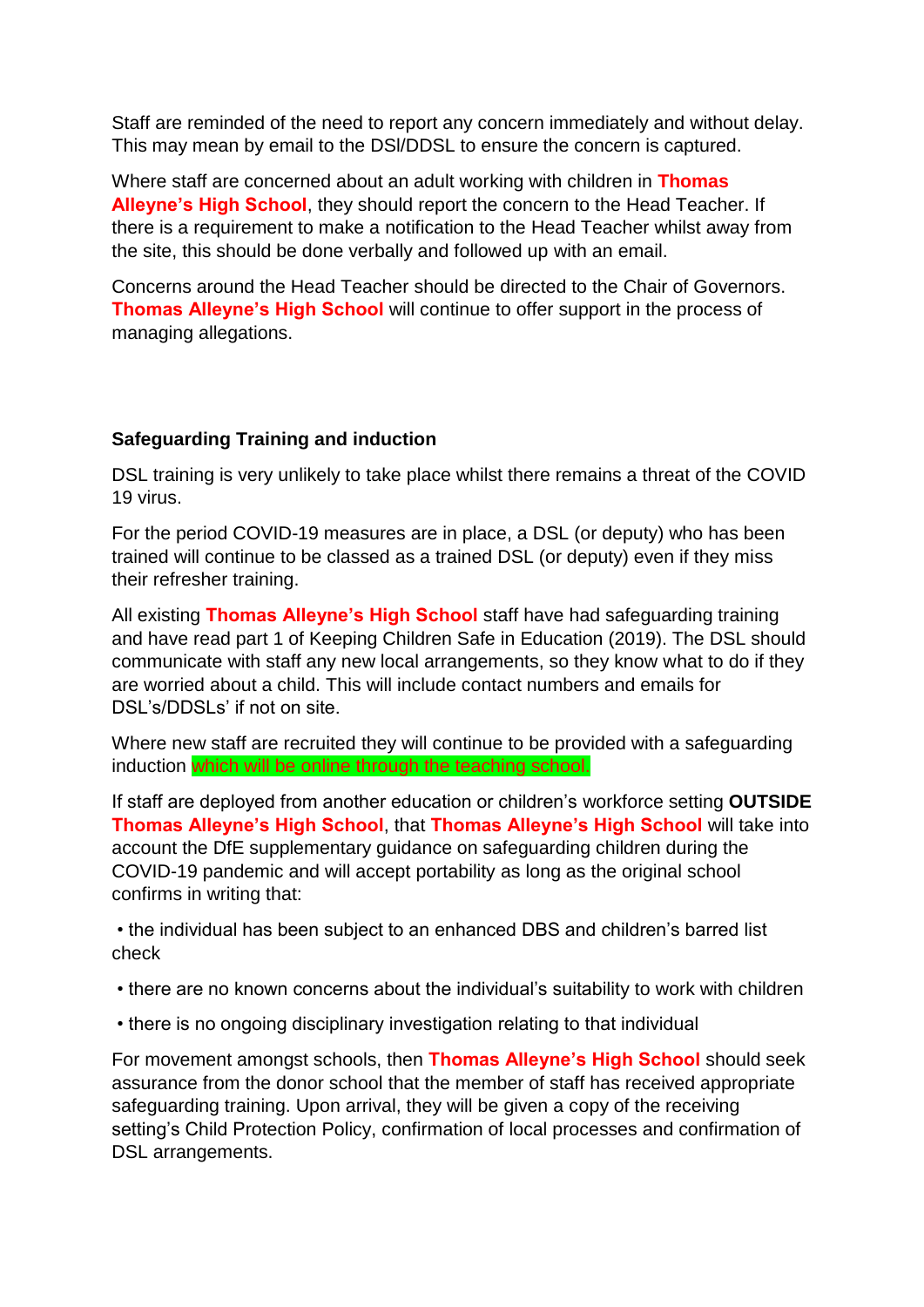## **Safer recruitment/volunteers and movement of staff**

It remains essential that people who are unsuitable are not allowed to enter the children's workforce or gain access to children. When recruiting new staff, **Thomas Alleyne's High School** will continue to follow the relevant safer recruitment processes for their setting, including, as appropriate, relevant sections in part 3 of Keeping Children Safe in Education (2019) (KCSIE).

In response to COVID-19, the Disclosure and Barring Service (DBS) has made changes to its guidance on standard and enhanced DBS ID checking to minimise the need for face-to-face contact.

Where **Thomas Alleyne's High School** are utilising volunteers, that **Thomas Alleyne's High School** will continue to follow the checking and risk assessment process as set out in paragraphs 167 to 172 of KCSIE. Under no circumstances will a volunteer who has not been checked be left unsupervised or allowed to work in regulated activity. Volunteers who only deliver food parcels, the parcel is passed to an adult not a child and so are not unsupervised or working a regulated activity.

**Thomas Alleyne's High School** will continue to follow the legal duty to refer to the DBS anyone who has harmed or poses a risk of harm to a child or vulnerable adult. Full details can be found at paragraph 163 of KCSIE.

**Thomas Alleyne's High School** will also continue to consider and make referrals to the Teaching Regulation Agency (TRA) as per paragraph 166 of KCSIE and the TRA's 'Teacher misconduct advice for making a referral. During the COVID-19 period all referrals should be made by emailing: misconduct.teacher@education.gov.uk

Whilst acknowledging the challenge of the current National emergency, it is essential from a safeguarding perspective that any **Thomas Alleyne's High School** is aware, on any given day, which staff/volunteers will be in **Thomas Alleyne's High School**, and that appropriate checks have been carried out, especially for anyone engaging in regulated activity. As such, **Thomas Alleyne's High School** will continue to keep the single central record (SCR) up to date as outlined in paragraphs 148 to 156 in KCSIE.

There is no requirement to obtain a new DBS check for returning staff who have continued to be employed but have not been working in regulated activity during partial school closures. If for any reason the school or college have concerns about the individual, they may obtain a new check in the usual way.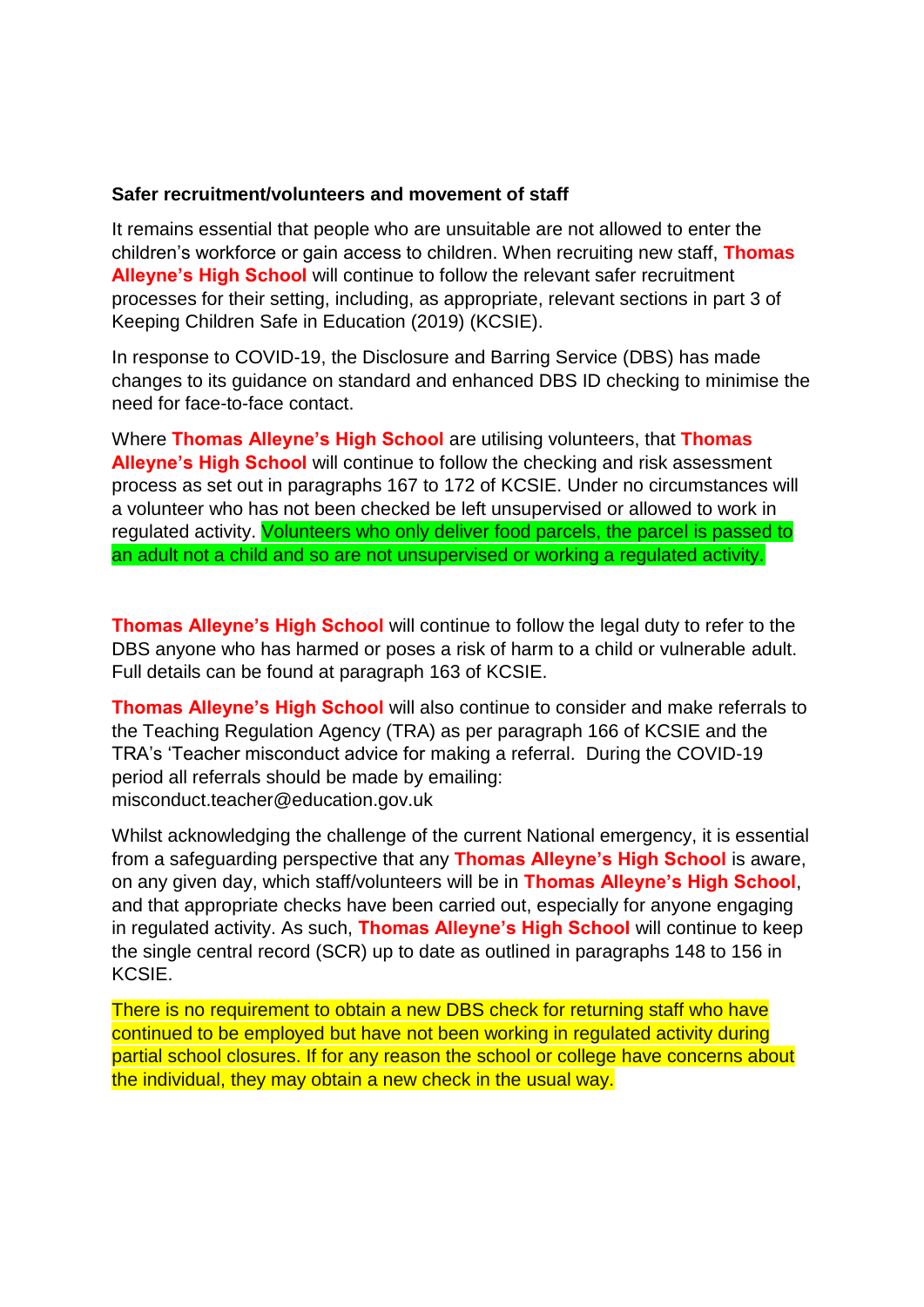## **Online safety in Thomas Alleyne's High School**

Our Academies will continue to provide a safe environment, including online. This includes the use of an online filtering system. Where pupils are using computers in **Thomas Alleyne's High School**, appropriate supervision will be in place. At Thomas Alleyne's High School we use SENSEO for this purpose and this is monitored by Mrs Dodd.

## **Children and online safety away Thomas Alleyne's High School**

It is important that all staff who interact with children, including online, continue to look out for signs a child may be at risk. Any such concerns should be dealt with as per **Thomas Alleyne's High School** Child Protection Policy and where appropriate referrals should still be made to children's social care and as required, the police. Online teaching should follow the same principles as set out in **Thomas Alleyne's High School** code of conduct.

**Thomas Alleyne's High School** will ensure that any use of online learning tools and systems is in line with privacy and data protection/GDPR requirements.

## **Supporting children not in Thomas Alleyne's High School**

**Thomas Alleyne's High School** is committed to ensuring the safety and wellbeing of all their Children and Young people.

Where the DSL has identified a child to be on the edge of social care support, or who would normally receive pastoral-type support in **Thomas Alleyne's High School**, they should ensure that a robust communication plan is in place for that child or young person.

Details of this plan must be recorded as should a record of contact have made. For Thomas Alleyne's High School this is the mentoring record sheet.

The communication plans can include; remote contact, phone contact, door-step visits. If personal phones are used to make contact, all staff should use 141 before the contact number to ensure protection of personal data. Other individualised contact methods should be considered and recorded.

**Thomas Alleyne's High School's** DSL will work closely with all stakeholders to maximise the effectiveness of any communication plan. This plan must be reviewed regularly (at least once a fortnight) and where concerns arise, the DSL will consider any referrals as appropriate. **Thomas Alleyne's High School's** will share safeguarding messages on its website, daily parent updates and social media pages.

**Thomas Alleyne's High School** recognises that **Thomas Alleyne's High School** is a protective factor for children and young people, and that the current circumstances, can affect the mental health of pupils and their parents/carers. All **Thomas Alleyne's**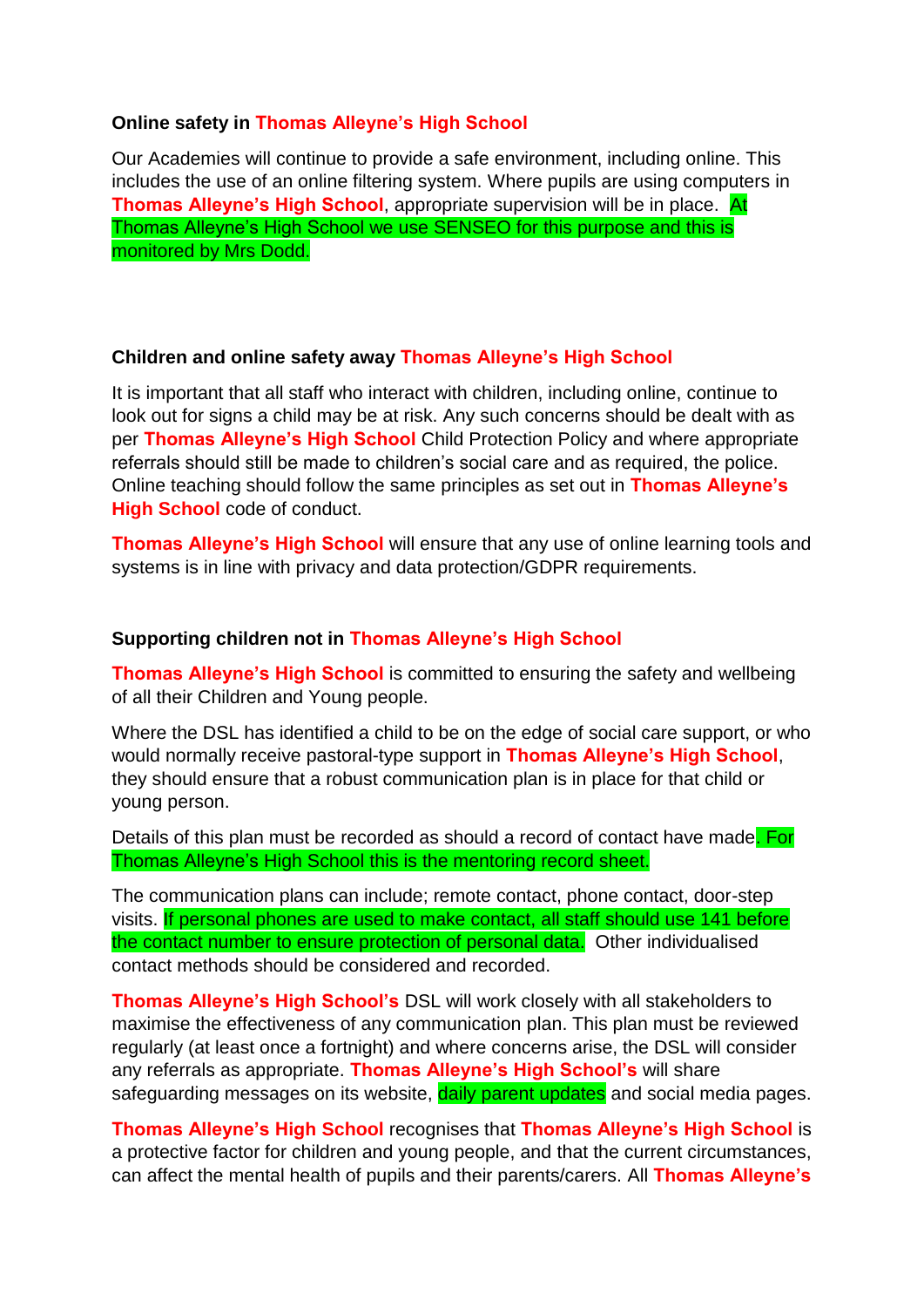**High School** staff are aware of this in setting expectations of pupils' work where they are at home.

**Thomas Alleyne's High School** will ensure that where they care for children of critical workers and vulnerable children on site, they ensure appropriate support is in place for them.

## **Supporting children in Thomas Alleyne's High School**

**Thomas Alleyne's High School** is committed to ensuring the safety and wellbeing of all its pupils. Our pupils will continue to have a safe space for all children to attend and flourish. Our Governors and Head Teacher will ensure that appropriate staff are on site and staff to pupil ratio numbers are appropriate, to maximise safety.

**Thomas Alleyne's High School** will refer to the Government guidance for education and childcare settings on how to implement social distancing and continue to follow the advice from Public Health England on handwashing and other measures to limit the risk of spread of COVID19. They will ensure that where we care for children of critical workers , vulnerable children and returning pupils on site, we ensure appropriate support is in place for them.

Where **Thomas Alleyne's High School** has concerns about the impact of staff absence – such as the Designated Safeguarding Lead or first aiders – they will discuss them immediately with the Chair of Governors.

#### **Mental Health**

**Thomas Alleyne's High School** are aware of the impact of the negative experiences and distressing life events on the mental health of children, parents and staff. We will, as we always have, ensure there is appropriate support and signposting to relevant support agencies in place, and also supporting those children who continue to work from home. This will be done via parent newsletters, round up and through the mentoring system.

#### **Peer on Peer Abuse**

**Thomas Alleyne's High School** recognises that during the closure a revised process may be required for managing any report of such abuse and supporting victims. Where **Thomas Alleyne's High School** receives a report of peer on peer abuse, they will follow the principles as set out in part 5 of KCSIE and of those outlined within the **Thomas Alleyne's High School** Child Protection Policy. Our school will listen and work with the young person, parents/carers and any multiagency partner required to ensure the safety and security of that young person.

Concerns and actions will be recorded and appropriate referrals made.